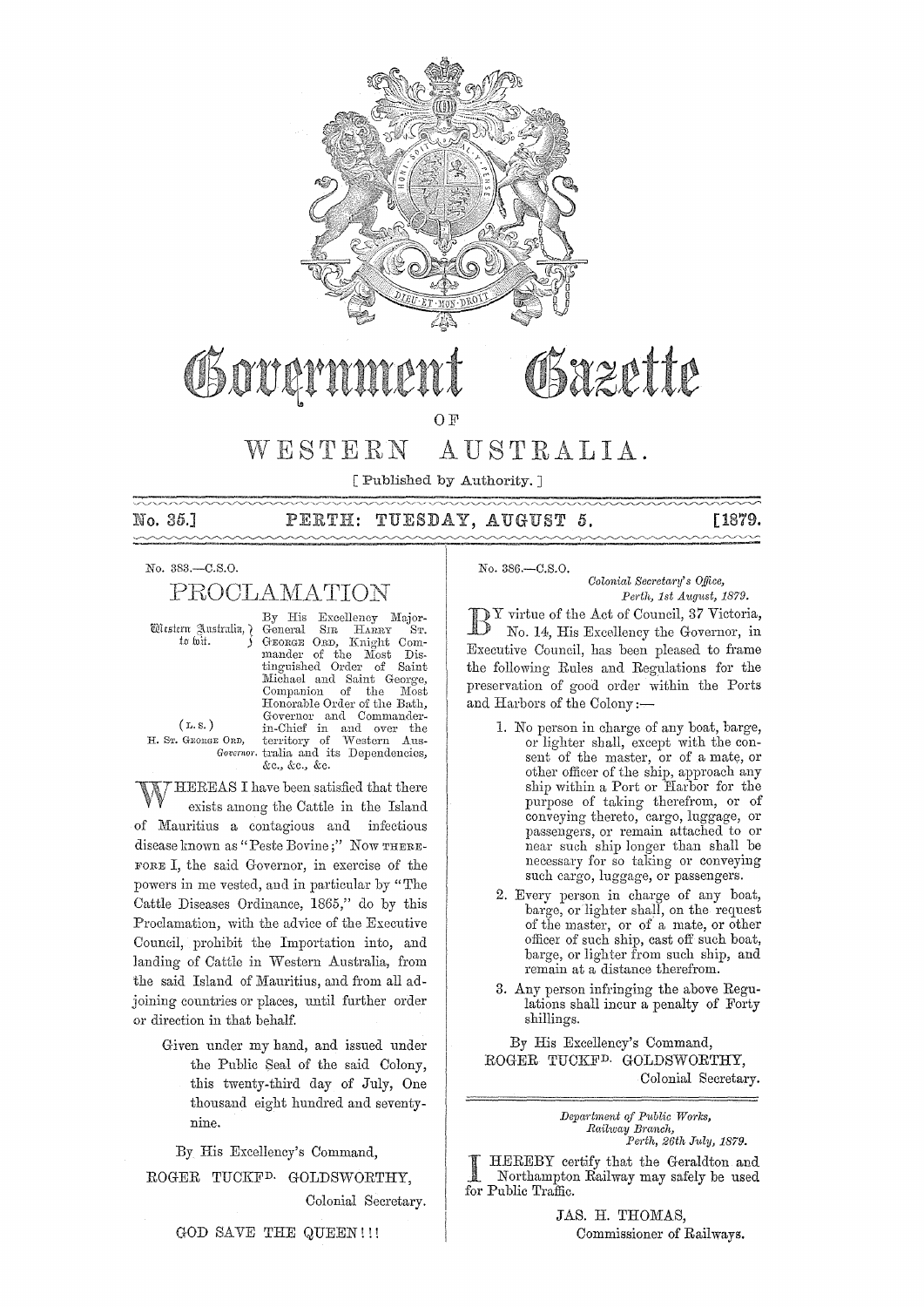No. 387.-C.S.O.

*Colonial Secretary's Office, Perth, 4th August, 1879.* 

**HIS Excellency the Governor directs the publication of the following Notices to** Mariners, for general information.

By His Excellency's Command, ROGER TUCKFD. GOLDSWORTHY, Colonial Secretary.

## NOTICE TO MARINERS.

# [No. 47. ]

#### AUSTRALIA.

#### SOUTH COAST-PORT PHILLIP.

(1) GELLIBRAND POINT LIGHT-VESSEL-ALTERATION IN FOG SIGNAL.

The Government of Victoria has given Notice, that on 1st July, 1878, the following alteration was made in the fog signal at Gellibrand point light-vessel, Hobson bay :--

During thick or foggy weather, a horn will be sounded alternately with the gong *every ten minutes*.

#### EAST COAST-PORT CURTIS.

(2) HARBOR LIGHT ON GATCOMBE HEAD. The Government of Queensland has given Notice, that on 19th November, 1878, a harbor light would be exhibited from the west side of the Pilot's dwelling on Gatcombe head, north side of entrance to port Curtis:--

The light is a *fixed* white light, elevated 80 feet above high

Position, lat. 23° 53' 5" S., long. 151° 23' 30" E.

Norn.—This light is obscured when bearing eastward of E.<br>by S.  $\frac{3}{4}$  S. Vessels proceeding up the harbor should, on<br>opening out the light, steer towards Auckland point; as, with<br>the light in sight, West banks and the s

*(The bearing is Magnetic. Variation*  $8^{10}_{5}$  Easterly *in* 1879.) By Command of their Lordships

FREDK. J. EVANS,

 $Hydrographer.$ 

## *HycJrographie Office, Admiralty, London,*  7th API'iL, 1879.

This Notice affects the following Admiralty Charts:-

and Yarra river, No. 024; Also, Admiralty List of Lights in South Africa, Australia, &c., 1870, No. 255; and Australia Directory, vol. 1., 1876, page 291. (2) Coral sea, Great Barrier reef, No. 2763; Sandy cape to Keppel

500th Arrea, &c., 1879, page 44; and Austrana Directory, vol. 11., 1804,<br>pages S4 and 85.

#### NOTICE TO MARINERS. LEADING LIGHTS, FITZROY RIVER.

LEADING LIGHTS, FTTZEOY EIVER.<br>
LEADING LIGHTS, FTTZEOY EIVER.<br>
The dights will be exhibited from the south shore of the Fitz-<br>
roy River, giving leading lines through four reaches of the<br>
channel, viz.:—The reach below, t

On going up the river the first pair of lights leading to No. 10 mark will be seen when nearing No. 9 crossing mark, above Central Island. Carrying these lights in line towards No. 10 mark, and passing on to No. 11, another white light will be brought into line with the same red light as that used in the previous reach,—leading clear of the bl

G. P. HEATH, Commander R.R, Portmaster. Department of Ports and Harbors, Brisbane, 2nd June, *18i9.* 

#### NOTICE TO MARINERS.

REPORTED REEF, TRINITY BAY.<br>Captain Stuart, of the s.s. "Wentworth," reports having<br>discovered and examined a small coral patch just awash at very<br>low springs, lying in the following position, viz. :--<br>Island Point, W. by

Low Island Lighthouse, North, a little easterly.

The reef is of very small extent, and alongside there is a depth of 8 fathoms.

G. P. HEATH, Commander R.N., Portmaster.

Department of Ports and Harbors, Brisbane, 14th June, 1879.

NOTICE TO MARINERS.

WIDE BAY BAR.

IN the North Channel over Wide Bay Bar, there is now not more than 15 feet at low water.

G. P. HEATH, Commander R.N., Portmaster.

Department of Ports and Harbors, Brisbane, 13th June, 1879.

No. 388.-C.S.0.

*Colonial Secretary's Office, Perth, 4th A1Igltst, 1879.* 

IIS Excellency the Governor directs the following Report of the Inspector of Charitable Institutions to be published for IS Excellency the Governor directs the following Report of the Inspector of general information.

By His Excellency's Command, ROGER TUCKFD. GOLDSWORTHY, Colonial Secretary.

> *Pel·th Poor IIo1lse, 16th* hly, *1879.*

SIR,—I have the honor to report having on the 26th June visited and inspected the Perth Protestant Orphanage for Girls. Number of Government inmates,  $27$ ; supported from private funds,  $2$ ; total number,  $29$ , who were p quarter. The provisions supplied were good in<br>quality, and the children are allowed sufficient for<br>their wants; all the children attend school, which is<br>conducted on the premises. The dormitories were<br>clean and well ventil

The same day, 26th June, I visited and inspected the R. C. Orphanage for Girls. No. of Government<br>inmates, 56; maintained by private funds, 19; making<br>a total of 75 in all; they were clean and neatly<br>dressed. No sickness has occurred at the Institution<br>during the past q they were good in quality and the children are allowed sufficient for their wants. The children attend school, which is conducted on the premises. The dormitories are clean, lofty, and well ventilated.

The same day, June 26th, I visited and inspected<br>the Native and Half-caste Mission, Perth. No. of<br>boys, 7; No. of girls, 12; total number, 19. The<br>children were clean, healthy looking, and neatly<br>clubbed; there has been no is good in quality, and they are allowed sufficient for their wants. The dormitories were clean and well ventilated. ventilated.

June 28th, visited and inspected the R. C. Orphanage for Boys at Subiaco. No. of Government in-<br>mates, 37; supported by private funds, 15; total<br>number, 52. The boys were clean, healthy looking,<br>and neatly clothed. The foo dormitories were clean and well ventilated.

July 16th, visited and inspected the Swan Pro-<br>testant Orphanage for Boys. No. of boys on list,<br>34; No. maintained by private funds, 4; total<br>number, 38; they were clean, healthy looking, and<br>neatly clothed. There has been children attend school, and are trained to habits of industry. The dormitories were clean and well The dormitories were clean and well ventilated.

The water supply at each Institution is good.

I have, &c., W. DALE, Inspector of Charitable Institutions. The Honorable the Colonial Secretary.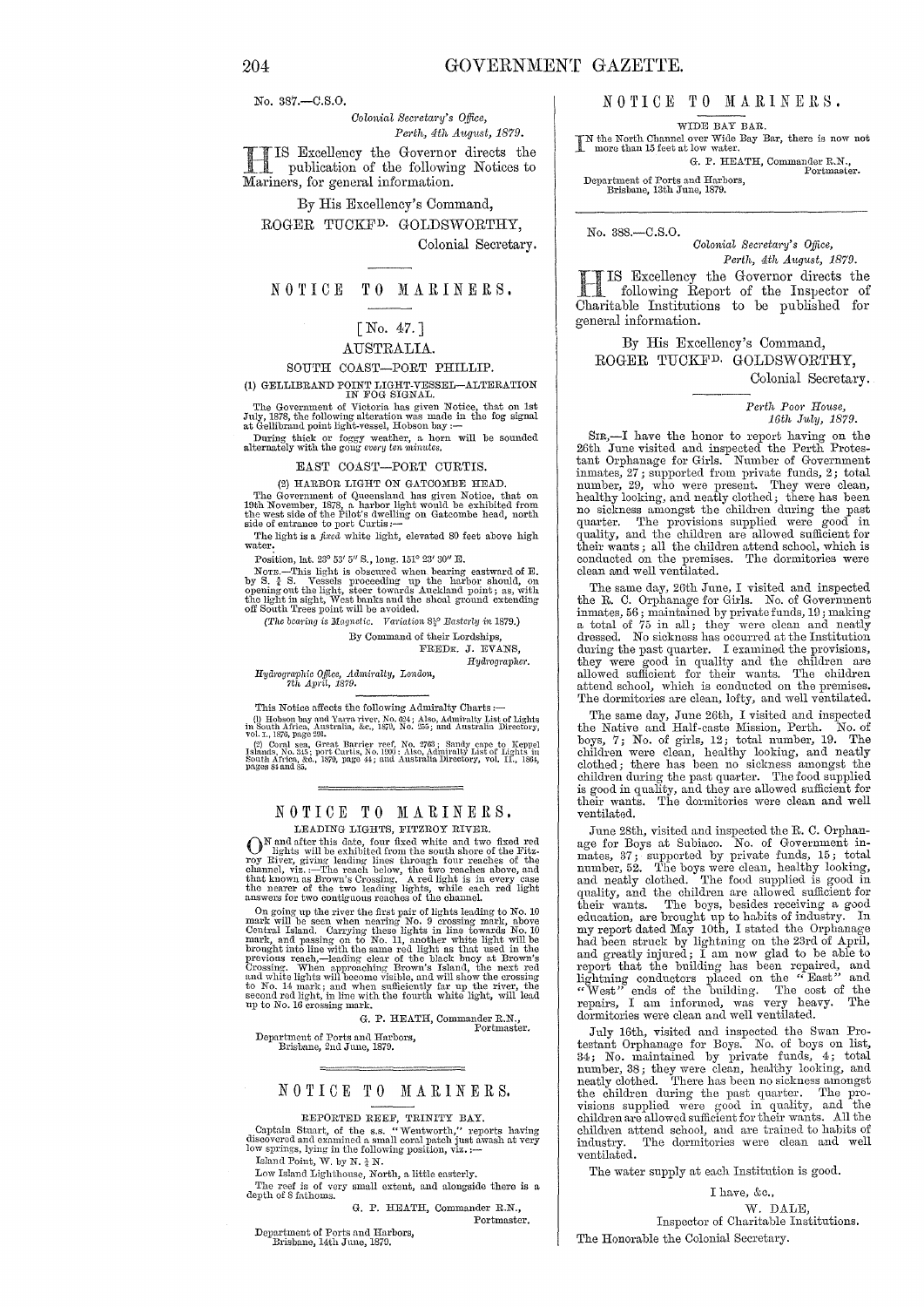No. 384.-C.S.0.

#### *Oolonial 8eC)'etal'Y's Office, Pedh, 25th* hly, *1879.*

NOTICE is hereby given, that a Stone<br>Quarry has been opened for the use of<br>the nuiscasy on the Community Bessure the prisoners, on the Government Reserve, Oantonment Road, near North Fremantle Bridge, and that Blasting will take place on every Tuesday, between the hours of one and three o'clock in the afternoon. Notice of this will be given by Red Flags hoisted at each end of the Quarry.

All persons are hereby cautioned accordingly. By His Excellency's Oommand,

ROGER TUOKFD. GOLDSWORTHY, Oolonial Secretary.

> *Regist)'ar General's Office, Pe)·th, 26th July, 1879.*

I T is hereby notified, for general information, that the undermentioned Minister of the Congregational Church has been duly registered in this Office for the celebration of Marriages in the Colony of Western Australia:-

Name. Residence.<br>Rev. Andrew Buchanan. Bunbury. Bunbury. Wellington. LAURENOE S. ELIOT,

Registrar General.

#### Land and Survey Office, Perth, 14th July, 1879.

NOW for sale at this Office, price two shillings and sixpence each, Photolithographed Plans of the undermentioned Townships :-

Augusta, Albany, Bunbury, Busselton, Oossack, Gingin, Guildford, Newcastle, Northam, Northampton, Toodyay. Perth and Fremantle, at five shillings each.

Also Photo-lithographed Plans of the following districts, price five shillings each: $-$ 

Wellington, Sussex, including Bunbury and Vasse Districts, showing pastoral runs, occupied land, &c.

*Topographical Sheets.* 

No. I.-Embracing the Swan and Avon Valleys, &c., with Fremantle, Perth, Guildford, York, Northam, and Newcastle.

No. H.-Embracing the Harvey, Arthur, Blackwood, and Gordon Rivers, including Bunbury, Busselton, &c.

MALOOLM FRASER,

Surveyor General.

## WESTERN AUSTRALIA. Meteorological Observations from 29th to 31st July, 1879 (inclusive).

-----------~~- WIND Registered by Mr. Forsyth, Harbor Master, at Arthur's Head, Fremantle; altitude above the sea 55 feet, in Latitude 32° 02' 14" S., Longitude 115 ° 45' 12" E.

The other instruments registered are placed in the grounds adjoining the Survey Office, Perth; altitude above the sea 47 feet, in Latitude 31° 57' 25" S., Longitude 115° 52' 02" E.

#### MALCOLM FRASER,

Surveyor General.

| Week<br>ending. | BAROMETER:<br>Mean Reading<br>corrected, and re-<br>duced to sea level,<br>and 32 deg, Fah. | THERMOMETERS IN SHADE. |               |               | RADIATION<br>THERMO-<br>METERS. |                       | WIND.                     |         | DEGREE                        |                           | : Mean                   | EVAPOR-          |     |               |
|-----------------|---------------------------------------------------------------------------------------------|------------------------|---------------|---------------|---------------------------------|-----------------------|---------------------------|---------|-------------------------------|---------------------------|--------------------------|------------------|-----|---------------|
|                 |                                                                                             |                        | Wet.<br>Dry.  |               | Terres-                         | RAIN:<br>Amount<br>in | Horizontal<br>velocity in |         | OF<br>HUMIDITY.<br>Saturation | CLOUD:<br>Mean<br>amount. | ONE <sub>3</sub>         | ATION:<br>Amount |     |               |
|                 |                                                                                             | Maxi-<br>mum.          | Mini-<br>mum. | Maxi-<br>mum. | Mini-<br>mum.                   | Solar.                | trial.                    | inches. | miles, per<br>hour.           | General<br>direction.     | $=100$ : mean<br>amount. |                  | Š   | in<br>inches. |
| 29th<br>to 31st | 30.202                                                                                      | 62.6                   | 44.7          | 56.2          | 42.5                            | 1194                  | 37.4                      | 0       | 297.82                        | S.                        | 69                       | 26               | 6.6 | $\cdot_{22}$  |

Total Rainfall for the month=5'56 inches.

Highest reading of Barometer 30°366 31st<br>Lowest do. do. 30°001 29th Thermometers in shade. {Maximum Dry 63°5 30th<br>Lowest do. do. 30°001 29th The Observations are taken at Perth at 9 a.m., (excepting Barometer, which is registered at 12 a.m.) M. A. C. FRASER, Observer.

# "The Perth Drainage Rate Act, 1875."

| Dr. | The Perth City Council in Account Current with the Colonial Treasurer,<br>(Section 2, 42 Vict., No. 8.)                                                                                                                                                   | $U_{T}$ |                                                                                        |  |
|-----|-----------------------------------------------------------------------------------------------------------------------------------------------------------------------------------------------------------------------------------------------------------|---------|----------------------------------------------------------------------------------------|--|
|     | 1879.<br>Aug. 1.—To Balance of Debt on 1st 1416 19 5 $\begin{array}{ l l }\n\hline\n&3.6 & 1879.\n\hline\n\end{array}$ Aug. 4.—By Cash<br>$\begin{array}{ l l }\n\hline\n\end{array}$ July, 1879<br>,, 31 days' interest at 6 per cent. $7\quad 4\quad 5$ |         | s. d.<br>$\begin{array}{ccc} \ldots & 55 & 8 & 3 \ \ldots & 1368 & 15 & 7 \end{array}$ |  |
|     | £1424 3 10                                                                                                                                                                                                                                                |         | $$1424$ 3 10                                                                           |  |

GEO. PHILLIPS, Acting Colonial Treasurer. JNO. SUMMERS, Treasurer Perth City Council.

Perth, 4th August, 1879.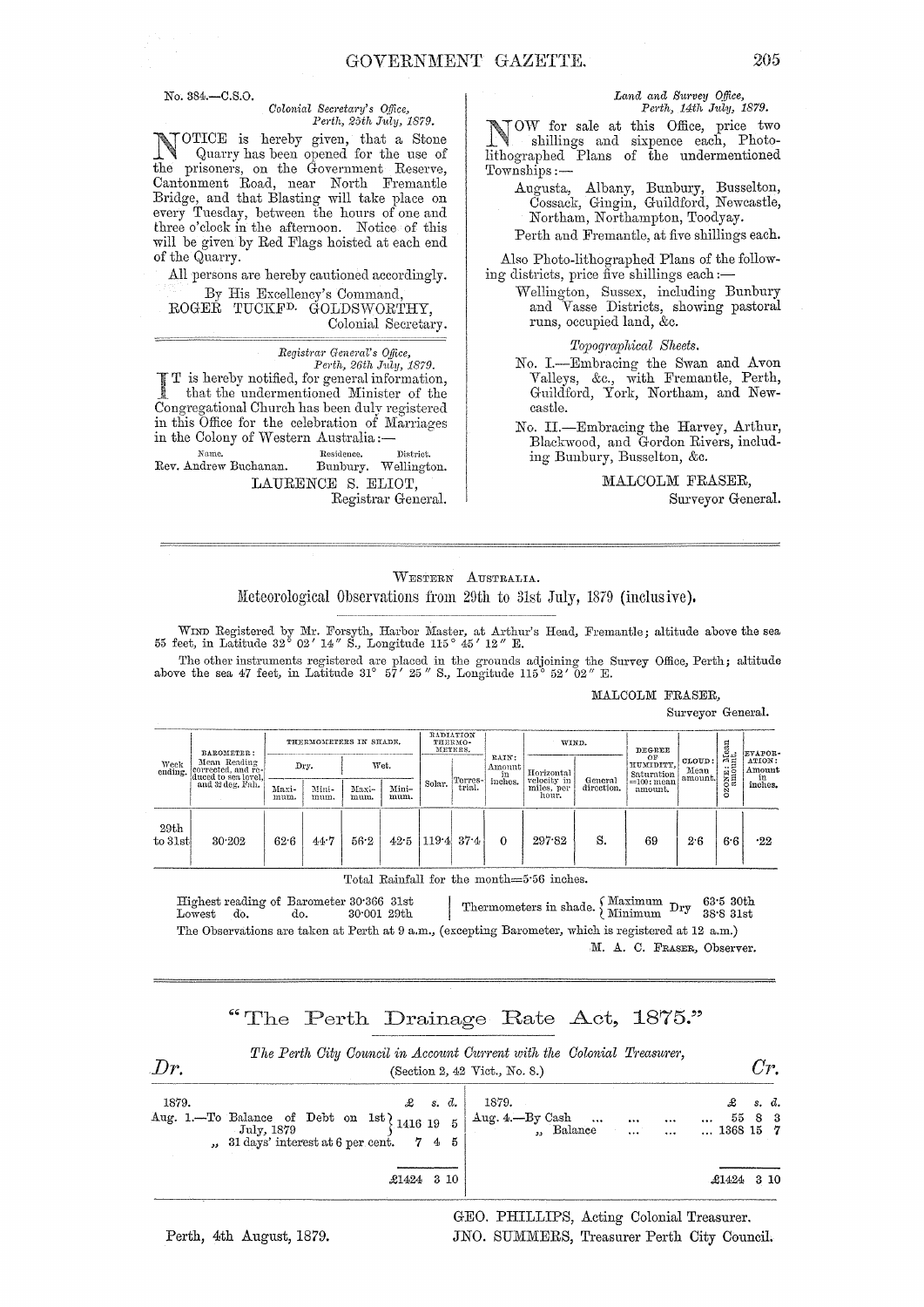## WESTERN AUSTRALIA.

## Mail Time Table during the Month of

#### AUGUST, 1879.

| FOR THE AUSTRALIAN COLONIES, &c.                                                                                                                                                                                                                                                                   |                                                                                                                                                            |                                                                                                                                                                                                  |                                                                                                                                                 |                                                                                                                                                                                                                                                                                                                |                                                                                                                                                                                                                                  |                                                                                                                                                                                                                                                          | FOR EUROPE, INDIA.                                                                                                                                                                                         |                                                                                                                                                                                                                                                                                                                                                        |                                                                                                                                                                                                                                         |                                                                                                                                                                                                                                    |                                                                                                                                                                                                      |
|----------------------------------------------------------------------------------------------------------------------------------------------------------------------------------------------------------------------------------------------------------------------------------------------------|------------------------------------------------------------------------------------------------------------------------------------------------------------|--------------------------------------------------------------------------------------------------------------------------------------------------------------------------------------------------|-------------------------------------------------------------------------------------------------------------------------------------------------|----------------------------------------------------------------------------------------------------------------------------------------------------------------------------------------------------------------------------------------------------------------------------------------------------------------|----------------------------------------------------------------------------------------------------------------------------------------------------------------------------------------------------------------------------------|----------------------------------------------------------------------------------------------------------------------------------------------------------------------------------------------------------------------------------------------------------|------------------------------------------------------------------------------------------------------------------------------------------------------------------------------------------------------------|--------------------------------------------------------------------------------------------------------------------------------------------------------------------------------------------------------------------------------------------------------------------------------------------------------------------------------------------------------|-----------------------------------------------------------------------------------------------------------------------------------------------------------------------------------------------------------------------------------------|------------------------------------------------------------------------------------------------------------------------------------------------------------------------------------------------------------------------------------|------------------------------------------------------------------------------------------------------------------------------------------------------------------------------------------------------|
| Per Rob Roy.                                                                                                                                                                                                                                                                                       |                                                                                                                                                            |                                                                                                                                                                                                  |                                                                                                                                                 | Overland.                                                                                                                                                                                                                                                                                                      |                                                                                                                                                                                                                                  |                                                                                                                                                                                                                                                          |                                                                                                                                                                                                            | CHINA, &c.<br>Per Rob Roy.*                                                                                                                                                                                                                                                                                                                            |                                                                                                                                                                                                                                         |                                                                                                                                                                                                                                    |                                                                                                                                                                                                      |
| TIME<br>CLOSE AT<br>DAY.<br>DATE.                                                                                                                                                                                                                                                                  |                                                                                                                                                            |                                                                                                                                                                                                  | CLOSE AT                                                                                                                                        | DAY.                                                                                                                                                                                                                                                                                                           | DATE.                                                                                                                                                                                                                            | TIME                                                                                                                                                                                                                                                     | CLOSE AT                                                                                                                                                                                                   | DAY.                                                                                                                                                                                                                                                                                                                                                   | DATE.                                                                                                                                                                                                                                   | TIME                                                                                                                                                                                                                               |                                                                                                                                                                                                      |
| $\operatorname*{Perth}% \nolimits_{\mathbb{Z}}\left( \mathcal{M}_{0}^{\ast}\right)$<br>Fremantle<br>Guildford<br>. 1<br>York<br>Northam<br>$\ddotsc$<br>Newcastle<br>$\ddotsc$<br>Canning<br>. 1<br>Pinjarra<br>Bunbury<br><br>Vasse<br>Victoria Plains<br>Dongarra<br>Champion Bay<br>Northampton | Monday<br>Monday<br>Monday<br>Saturday<br>Saturday<br>Saturday<br>Friday<br>Thursday<br>Monday<br>Monday<br>Saturday<br>Thursday<br>Thursday<br>Wednesday. | July<br>28<br>28<br>July<br>July<br>28<br>26<br>July<br>26<br>July<br>26<br>July<br>25<br>July<br>24<br>July<br>28<br>July<br>28<br>July<br>26<br>July<br>July<br>24<br>24<br>July<br>23<br>July | 11a.m.<br>1 p.m.<br>8a.m.<br>2.30 p.m.<br>12.30 p.m.<br>$4$ p.m.<br>Noon<br>10 p.m.<br>9 p.m.<br>10 p.m.<br>8 p.m.<br>9a.m.<br>10 a.m.<br>9a.m. | Perth<br>$\ddots$<br>Fremantle<br>Guildford<br>$\operatorname{York}$<br><br>Northam<br><br>Newcastle<br>Canning<br>المحا<br>Pinjarra<br>المحا<br>Bunbury<br>$\ddotsc$<br>Vasse<br>$\ddotsc$<br>Victoria Plains<br>Dongarra<br>Greenough<br>Bannister<br>William River<br>Arthur River<br>Kojonup<br>Mt. Barker | Friday<br>$\ddots$<br>Friday<br><br>Friday<br>!<br>Wednesday<br>Wednesday<br>Wednesday<br>Tuesday<br>Tuesday<br>Tuesday<br>Saturday<br>Saturday<br>Thursday<br>Wednesday<br>Friday<br>Saturday<br>Saturday<br>Saturday<br>Sunday | Aug.<br>Aug.<br>Aug.<br>July<br>30<br>30<br>July<br>30<br>July<br>29<br>July<br>29<br>July<br>July<br>29<br>26<br>July<br>26<br>July<br>24<br>July<br>July<br>23<br>1<br>Aug.<br>2<br>Aug.<br>$\mathbf 2$<br>Aug.<br>$\overline{2}$<br>Aug.<br>3<br>Aug. | $9$ a.m. $Perth$<br>7 a.m. !<br>8a.m.1<br>12:30 p.m.l<br>$4$ p.m.<br>Noon<br>$ 10 \text{ p.m.} $<br>8 a.m.<br>$4$ p.m.<br>8 p.m.<br>9a.m.<br>6 p.m.<br>11 p.m.<br>$(10 \text{ a.m.})$<br>5 p.m.<br>10 a.m. | $\ddots$<br>Fremantle<br>Guildford<br>2.30 p.m. York<br><br>Northam<br>$\dddotsc$<br>Newcastle<br>Canning<br>$\ddotsc$<br>Pinjarra<br>$\ddotsc$<br>Bunbury<br>$\ddotsc$<br>Vasse<br>Victoria Plains<br>Dongarra<br>Greenough<br>Champion Bay<br>5 a.m. [Northampton] Wednesday]<br>Mt. Barker<br>Kojonup<br>Arthur River<br>William River<br>Bannister | Monday<br>$\ddotsc$<br>Monday<br>Monday<br>Saturday<br>Saturday<br>Saturday<br>Friday<br>. 1<br>Thursday<br>Monday<br>Monday<br>Saturday<br>Thursday<br>Thursday<br>Thursday<br>Wednesday<br>Thursday<br>Thursday<br>Thursday<br>Friday | Aug. 11<br>Aug.<br>-11<br>Aug. 11<br>9<br>Aug.<br>9<br>Aug.<br>Aug.<br>9<br>8<br>Aug.<br>7<br>Aug.<br>Aug.<br>11<br>11<br>Aug.<br>9<br>Aug.<br>Aug.<br>7<br>Aug.<br>Aug.<br>Aug.<br>6<br>Aug.<br>6<br>Aug.<br>Aug.<br>Aug.<br>Aug. | 11 a.m.<br>1 p.m.<br>8 a.m.<br>2.30 p.m<br>12.30p.m<br>4 p.m.<br>Noon<br>10 p.m.<br>9p.m.<br>10 p.m.<br>8 p.m.<br>9a.m.<br>9a.m.<br>2 p.m.<br>9a.m.<br>6 p.m.<br>8a.m.<br>3 p.m.<br>8 p.m.<br>2 a.m. |

For Albany and the Offices on the Road Overland:

| CLOSE AT | <b>DAY</b>                   | DATE. |  |  |
|----------|------------------------------|-------|--|--|
| Perth    | Thursday   Aug. 14   11 a.m. |       |  |  |

|                       | MAILS FROM EUROPE, &c.                                           |                    | MAILS FROM COLONIES, &c.                                         |                                         |                       |  |
|-----------------------|------------------------------------------------------------------|--------------------|------------------------------------------------------------------|-----------------------------------------|-----------------------|--|
| Due at K.G.<br>Sound. | Expected to<br>Expected at<br>arrive at K.G.<br>G.P.O.<br>Sound. |                    | Due at K.G.<br>Sound.                                            | Expected to<br>arrive at K.G.<br>Sound. | Expected at<br>G.P.O. |  |
|                       | Monday, Aug. 11th   Wednesday, Aug. 6th                          | Saturday, Aug. 9th | Thursday, Aug. 14th   Wednesday, Aug. 13th   Saturday, Aug. 16th |                                         |                       |  |

The Correspondence by these Mails will be despatched to District P.Os. for Distribution by first opportunity after receipt. (See Annual Time Table of 1st January, 1879.)

\* The English Mails to be despatched on the 11th August, will be due in London vid Brindisi on September 22nd, and vid Southampton on September 29th.

LETTERS for Registration must be posted one hour before the closing of the Mails.

LATE LETTERS, on payment of a fee of 6d., may be posted half-an-hour after the closing of the Mails.

NEWSPAPERS and Book Packets must be posted one hour before the closing of the Mails, otherwise they will not be forwarded until the next Mail.

MONEY ORDERS will be issued as under:

For the Australian Colonies, &c., up to Saturday, July 26th, at 11 a.m.

Thursday, July 31st, at 11 a.m. Do.

For the United Kingdom, up to Saturday, August 9th, at 10 a.m.

General Post Office, Perth,  $\chi$ 16th July, 1879.

A. HELMICH,  ${\bf Postmaster~General~and~General} \\ {\bf Superintendent~of~Telegraphs.}$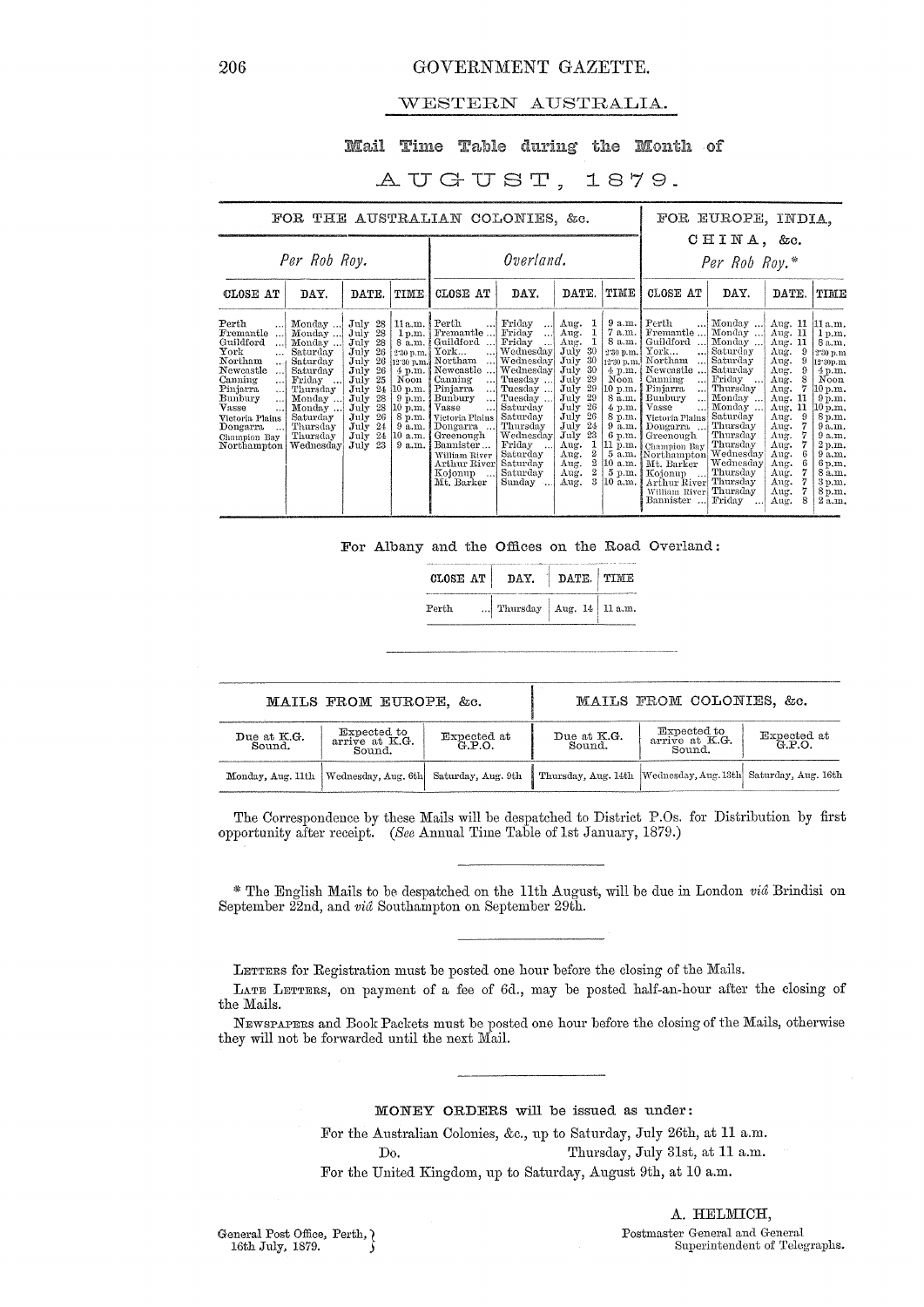#### LAND  $SALES.$

Crown Lands' Office, Perth, 4th August, 1879.

TINHE undermentioned Allotments of Land will be offered for Sale, at Public Auction, on the dates and at the places specified in the Schedule below, at one o'clock, p.m.

SCHEDULE.

| Date of Sale,                    | Place of Sale.                | Description of Lot.         | Number of Lot.                   | Quantity.<br>r. p.<br>a.   | Upset Price.            |  |
|----------------------------------|-------------------------------|-----------------------------|----------------------------------|----------------------------|-------------------------|--|
| 1879.                            |                               |                             | 822                              | $2\;24$                    |                         |  |
| Aug. 6.                          | Perth<br>$\cdots$<br>$\cdots$ | $\ldots$ Town<br>Fremantle  | <br>$\cdots$                     | 0                          | £12 $\mathfrak{P}$ lot. |  |
| $\mathop{\mathrm{Do}}\nolimits.$ | Do.<br>$\cdots$<br>$\cdots$   | Do.<br>Do.<br>$\ddotsc$     | 823<br>$\ddotsc$<br>$\cdots$     | $\theta$<br>$2\,24$        |                         |  |
| Do.                              | Do.<br>$\ddotsc$<br>$\ddotsc$ | Sub.<br>Kelmscott           | 51<br>$\ddotsc$<br>$\cdots$      | $\theta$<br>10<br>$\Omega$ |                         |  |
| Do.                              | Albany<br>$\cdots$            | Albany<br>Do.<br>$\cdots$   | 120<br>$\cdots$<br>$\cdots$      | 5<br>$\mathbf{1}$<br>4     | 30s. per acre.          |  |
| $\mathop{\mathrm{Do}}$ .         | Do.<br>$\dddotsc$<br>$\cdots$ | Do.<br>Do.<br>$\cdots$      | 122<br>$\ddotsc$<br>$\ddotsc$    | 3<br>23<br>0               |                         |  |
| Do.                              | ${\rm York}$<br>$\ddotsc$     | York<br>Do.<br>$\cdots$     | 59<br>$\ddotsc$<br>$\ddotsc$     | 7<br>3<br>38               | $\pounds2$ per acre.    |  |
| $\mathbf{Do}$ .                  | Bunbury<br>$\cdots$           | $\ldots$ Town<br>Bridgetown | 96<br>$\overline{1}$<br>$\cdots$ | 1<br>2<br>$^{\circ}$       | £3                      |  |
| Do.                              | $\rm Perth$<br>$\ddotsc$      | Sub.<br>Fremantle           | 75<br>$\ddotsc$<br>$\cdots$      | $^{2}$<br>22<br>6          | £3 per acre.            |  |
| Aug. 7.                          | Northam<br>$\ddotsc$          | Northam<br>$\ldots$ Town    | *68<br>$\cdots$<br>$\ddotsc$     | $34^-$<br>$\Omega$         | £15                     |  |
| Do.                              | Do.<br>$\ddotsc$<br>$\cdots$  | Do.<br>Do<br>$\cdots$       | *69<br>$\cdots$<br>$\cdots$      | 29<br>0                    |                         |  |
|                                  |                               |                             |                                  |                            |                         |  |

\*These two lots will be put up together as one block at upset price of £15, with £75 for buildings and improvements added to the sum at which they may be knocked down.

MALCOLM FRASER, Commissioner of Crown Lands.

#### Sale of Rottnest Produce.

## LIONEL SAMSON & SON (GOVERNMENT AUCTIONEERS),

HAVE been instructed by the Local Government, to hold a sale of Rottnest Produce at the<br>"A" Store, Fremantle, on Thursday, 14th<br>August, at 12 o'clock, when will be offered, in lots to suit purchasers,

500 Bags Salt in the "A" Store.

500 do. do., to be delivered at Rottnest.

26 do. Rye.

Terms at time of Sale.

Fremantle, 24th July, 1879.

**DY VIRTUE** of the provisions of "The Municipal Institutions Act 1876" notice is hereby given to all parties interested therein that the sum of £1 16s. has now been due and unpaid for the term of eighteen months in<br>respect of rates made and assessed by the Council and Burgesses of the City of Perth upon Perth Lot Y 120 within the said Municipality and payment of the said sum is now<br>required and the owner of the said property and all other persons interested therein are<br>hereby warned that in default of payment of<br>the said sum of £1 16s. together with all expenses caused by the non-payment of the same on or before the thirtieth day of September 1879 to Mr. Nathaniel Howell Nos. 1 and 2 Town Hall Chambers Perth Solicitor to the Perth City Council a petition will be presented by the said Council to the Supreme Court praying the said Court to order the said property or a competent part thereof to be sold pursuant to the provisions of the said Act.

Dated this twenty-fourth day of July A.D. 1879.

> S. H. PARKER, Chairman Perth City Council.

DY VIRTUE of the provisions of "The<br>D Municipal Institutions Act 1876" notice is hereby given to all parties interested therein that the sum of £3 15s. has now been due and unpaid for the term of eighteen months in respect of rates made and assessed by the Council and Burgesses of the City of Perth upon Perth Lot Y 108 within the said Municipality and payment of the said sum is now required and the owner of the said property and all other persons interested therein are<br>hereby warned that in default of payment of the said sum of £3 15s. together with all expenses caused by the non-payment of the<br>same on or before the thirtieth day of September 1879 to Mr. Nathaniel Howell Nos. 1 and 2 Town Hall Chambers Perth Solicitor to the Perth City Council a petition will be presented by the said Council to the Supreme Court praying the said Court to order the said property or a competent part thereof to be sold pursuant to the provisions of the said Act.

Dated this twenty-fourth day of July A.D. 1879.

S. H. PARKER, Chairman Perth City Council.

DY VIRTUE of the provisions of "The Municipal Institutions Act 1876" notice is hereby given to all parties interested therein that the sum of  $\pounds12$  Is. 6d. has now been due and unpaid for the term of eighteen months in respect of rates made and assessed by the Council and Burgesses of the City of Perth<br>upon Perth Lot G 13 within the said municipality and payment of the said sum is now required and the owner of the said property and all other persons interested therein are hereby warned that in default of payment of the said sum of £12 1s. 6d. together with all expenses caused by the non-payment of the same on or before the thirtieth day of September 1879 to Mr. Nathaniel Howell Nos. 1 and 2 Town Hall Chambers Perth solicitor to